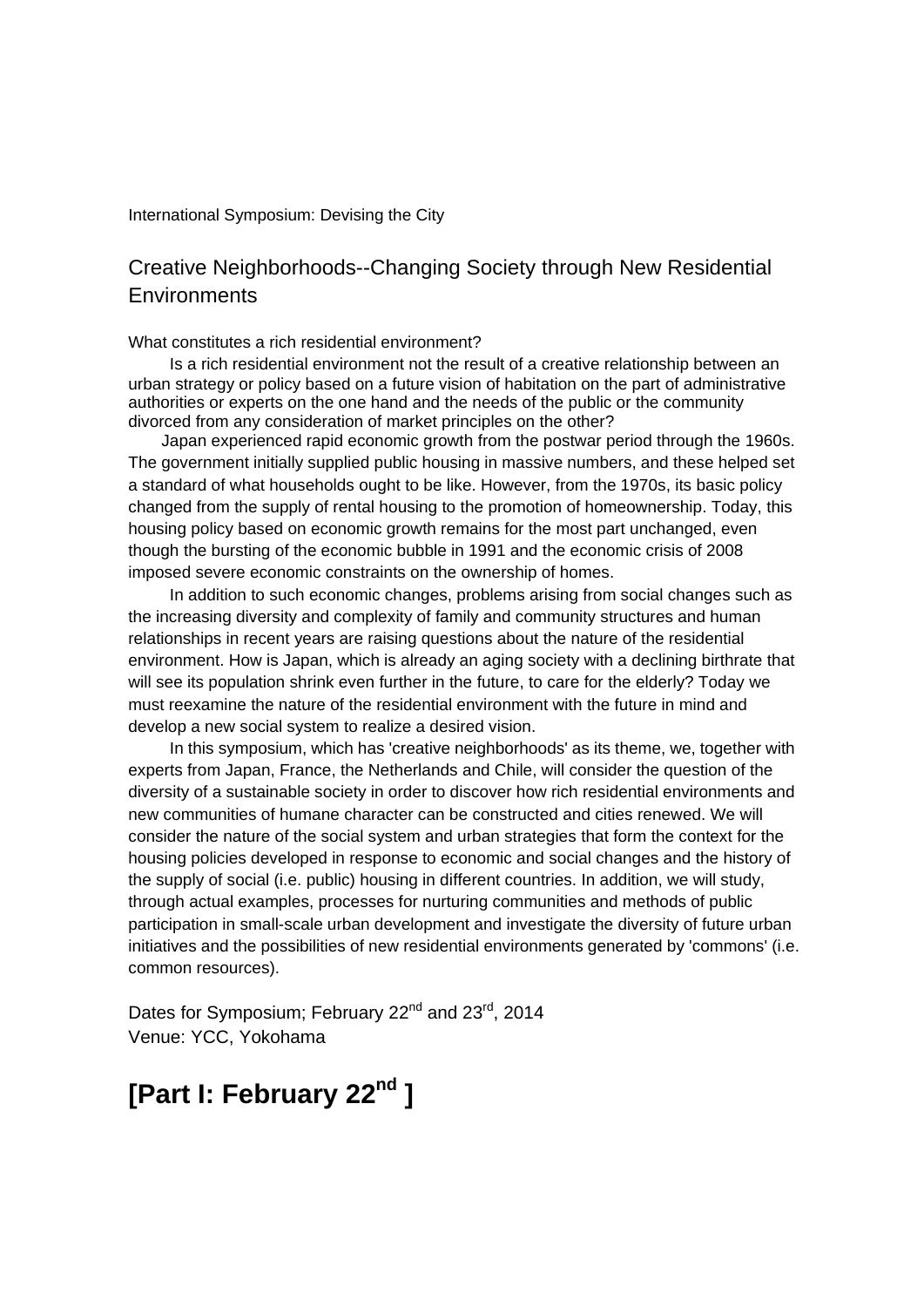### Initiatives for Neighborhoods: Considering Urban Initiatives

Modern society--and the residential environment is no exception to this--has been premised on industrialization and a widely-shared, standard image of what constitutes everyday life. Particularly after World War II, vast numbers of housing projects (or 'social housing' in Europe) were constructed in the suburbs to relieve the housing shortage created by a concentration of population in cities. They were based on standardization, rationalization and homogenization and aimed at the development of functionalist residential environments. However, the supply of public housing constructed in massive numbers has decreased sharply since the 1970s. No new housing projects are being constructed, and existing housing projects are facing problems of the dilapidation of buildings and the aging of residents.

 If we are to reexamine and reorganize public (or social) housing projects constructed after the war in the 1960s and 1970s, we must first consider what it means for large numbers of diverse people to live together today and what is an appropriate environment for such a purpose. We must also reexamine the problem of 'subject and strategy in cities' and ask ourselves who should take the initiative and what sort of initiative (or strategy) is necessary in constructing an appropriate residential environment.

 With that question in mind, we will investigate on the first day of the symposium the forms--that is, new and diverse forms-communities and initiatives ought to take in developing residential environments in the future. We will also discuss through an examination of actual examples from different countries how residential environments in a sustainable society can be constructed and what forms of cooperation that task will require among the different parties involved such as local governments, NPOs and educational institutions.

| INTRODUCTION                                                                   | 13:00-13:15     |
|--------------------------------------------------------------------------------|-----------------|
| <b>Concept of the symposium</b>                                                |                 |
| Koh Kitayama (architect, Director of Y-GSA)                                    |                 |
| <b>KEYNOTE SPEECH</b>                                                          | $13:15 - 14:00$ |
| Fumihiko Maki (architect)                                                      |                 |
|                                                                                |                 |
| <b>SESSION1. Residential Environment and Urban Strategy</b>                    | 14:00-16:30     |
| [Presentation]                                                                 |                 |
| Kees van Ruyven (Spaticl Planner, formerly, City Planning Bureau of Amsterdam) |                 |
| Dominique Alba (XXXX, APUR, Paris)                                             |                 |
| Yosuke Hirayama (prospective participant; professor, Kobe University)          |                 |

[Discussion]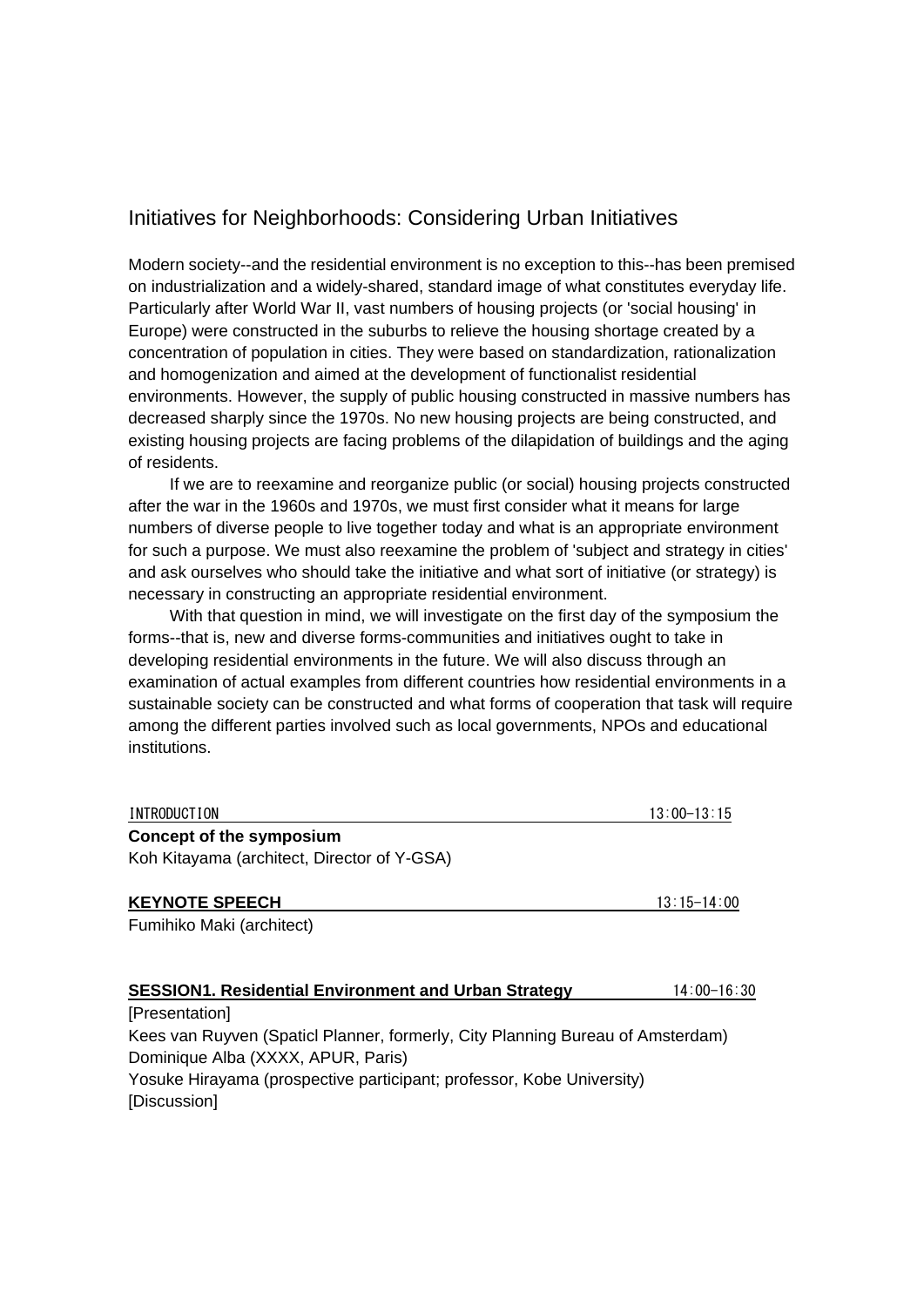Kees van Ruyven, Dominique Alba and Yosuke Hirayama Moderator: Riken Yamamoto

#### **3. Who Will Take the Initiative in the Residential Environment?**

[Presentation] Moriko Kira (architect, Amsterdam, the Netherlands) Diego Torres (architect, ELEMENTAL, Santiago, Chile) Kazuhiro Kojima (architect; professor, Y-GSA) [Discussion] Moriko Kira, Diego Torres and Kazuhiro Kojima Commentator: Asato Saito (Professor of Yokohama National University) Moderator: Teppei Fujiwara (architect; associate professor, Y-GSA)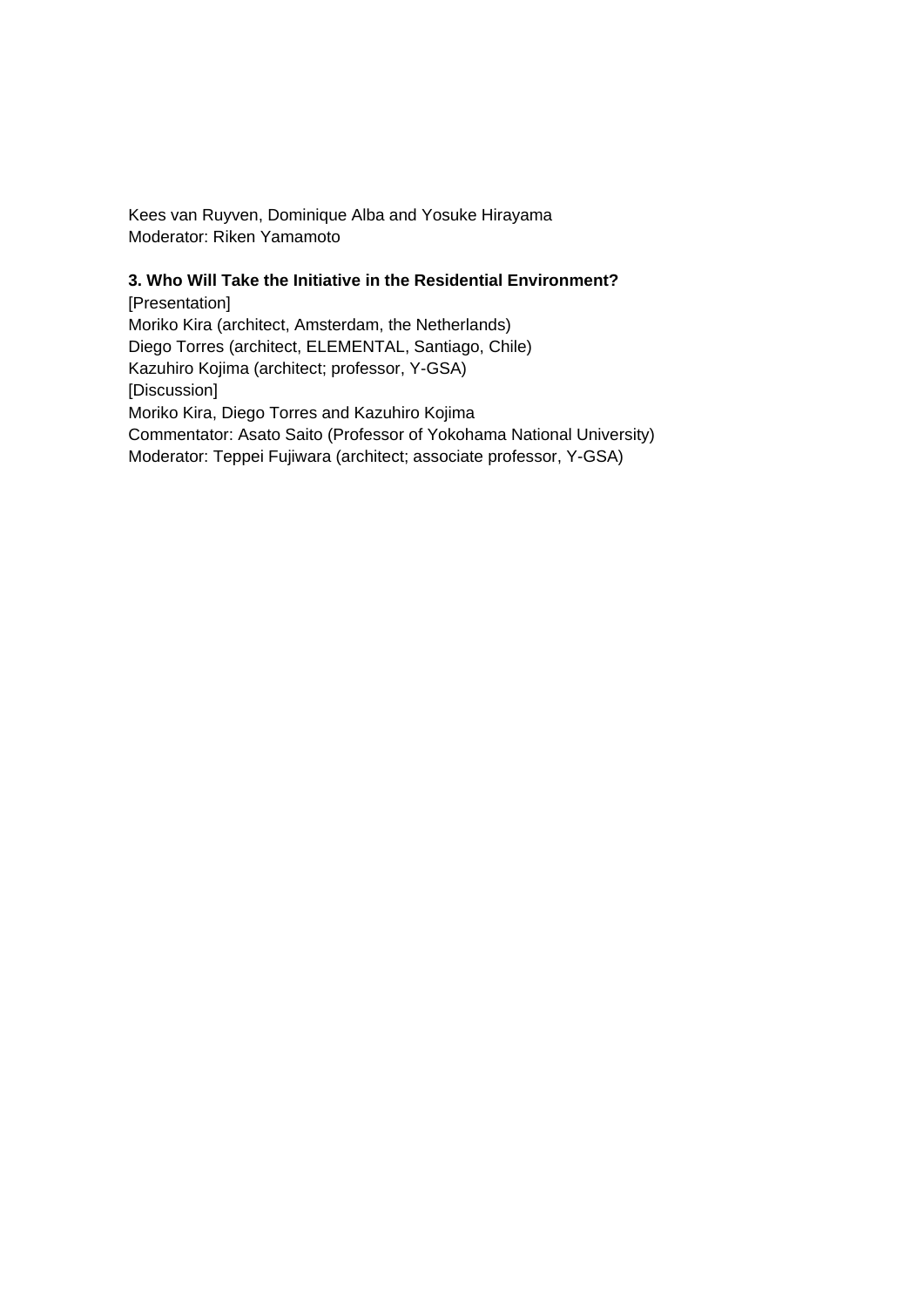# **[Part II: February 23rd ]**

Commons for Neighborhoods: Who Will Access the City? What Will They Share?

We must learn to bring our minds to bear on the environments we live in, and establish ties between our relationships and those environments, if we are to achieve rich, sustainable residential environments. New technologies such as the Internet are also building new forms of social capital--human relationships that are not based on agrarian, collaborative endeavor or territorial ties.

 Such social changes raise issues having to do with the development of new communities in the residential environment. On the one hand, how are we to renew existing contexts? On the other, how are communities generated by the nature of public character, human ties and networks to be incorporated into those contexts?

 On the second day of the symposium, we will focus on an issue that may hold the key to these questions, namely programmatic mixes (i.e. the addition of other functions to the function of housing) and social mixes (i.e. the combining of different generations and people). We will also address the concept of 'commons' (i.e. shared resources) which experts in many different fields feel is important in tackling these problems.

 Today, when society is undergoing radical change, the nature and the social impact of 'commons' (which are not only spaces rooted in land or place but factors having to do with historical or cultural value) are becoming very different from what they were in the past. We will reconsider the nature of 'commons' in different countries from the perspective of the residential environment and discuss who should take what sort of initiative in creating new communities if we are to construct sustainable societies. We will also investigate if the idea of 'commons' can lead to the development of 'creative neighborhoods'--the theme of this symposium--that is, if diverse and creative societies and residential environments can be created together with neighborhoods.

## 3: **Reexamining through Housing the Relationship between the Social System and**

| the System of Habitation                                                                                   | 13:00-13:30 |
|------------------------------------------------------------------------------------------------------------|-------------|
| [Presentation]                                                                                             |             |
| Riken Yamamoto (architect)                                                                                 |             |
| 4. New Ways of Administering Society                                                                       | 13:30-15:55 |
| [Presentation]                                                                                             |             |
| Takuto Sando(architect, 403architecture[dajiba])                                                           |             |
| Takuma Tsuji (architect, Tsubame Architects)                                                               |             |
| Yutaro Muraji (architect, Moku-chin Kikaku)                                                                |             |
| Ryohei Suzuki (urban designer, ballon)                                                                     |             |
| Commentator: Yoshifumi Ikejima (Associate professor, Yokohama Natioanal University)<br>and Teppei Fujiwara |             |